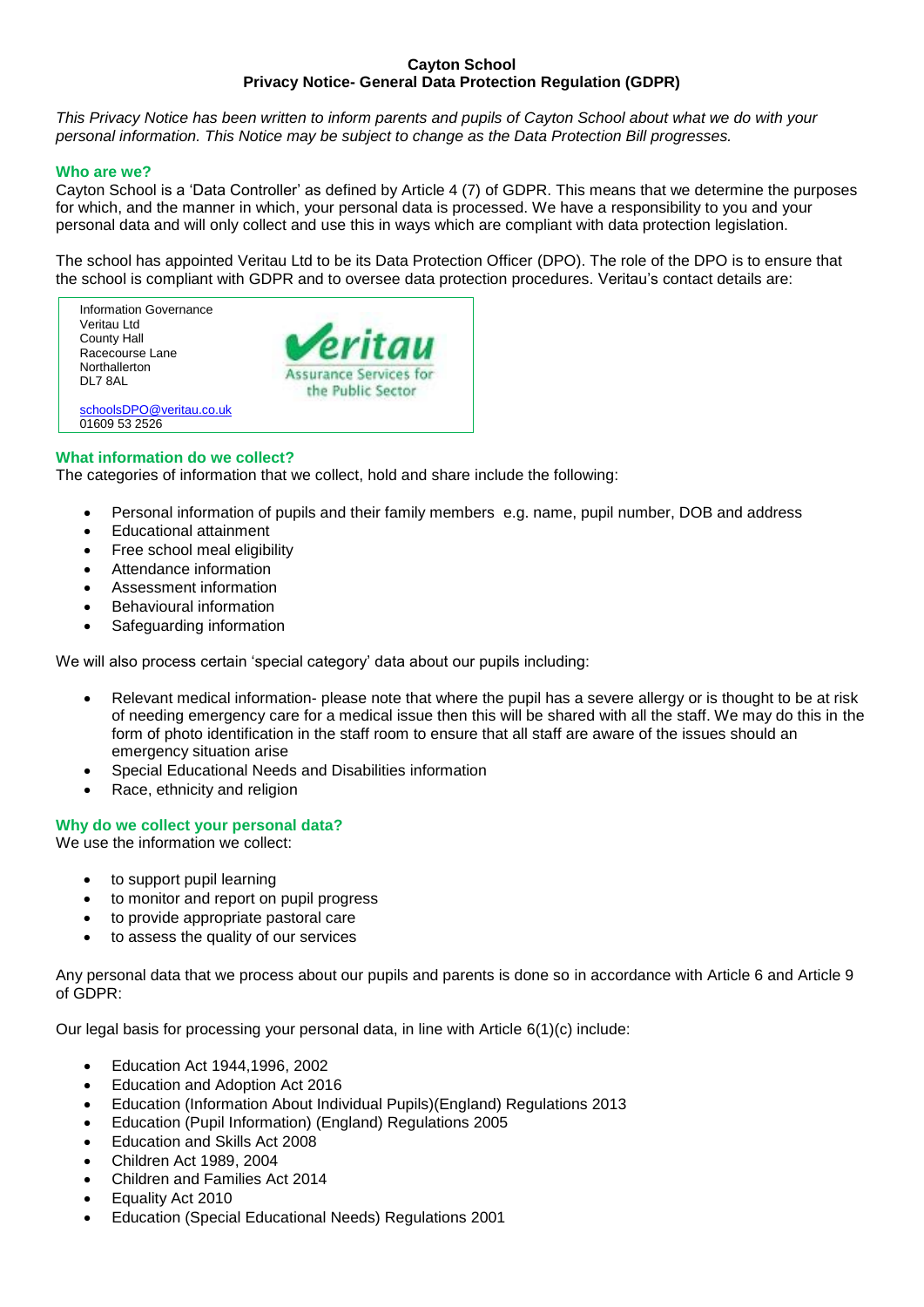We also process information in accordance with Article 6(e) and Article 9(2)(g) as part of the official authority vested in us as Data Controller and for reasons of substantial public interest. Such processing, which is not mandatory but is considered to be in our pupils' interests, include:

- School trips
- Extra curricular activities

Whilst the majority of pupil information you provide to us is mandatory, some of it is provided to us on a voluntary basis. When we do process this additional information we will ensure that we ask for your consent to process this.

# **Who do we obtain your information from?**

Much of the information we process will be obtained directly from you (pupils and parents). We will also process information received from:

- Department for Education (DfE)
- Local Authority (North Yorkshire County Council)
- Previous schools attended

# **Who do we share your personal data with?**

We routinely share pupil information with:

- schools that the pupils attend after leaving us
- our Local Authority (North Yorkshire County Council)
- the Department for Education (DfE)
- National Health Service bodies

For more information on information sharing with the DfE (including the National Pupil Database and Census) please go to:<https://www.gov.uk/government/publications/national-pupil-database-user-guide-and-supporting-information>

We will not share any information about you outside the school without your consent unless we have a lawful basis for doing so.

A parent or guardian can request that **only** their child's name, address and date of birth is passed to their local authority or provider of youth support services by informing us. This right is transferred to the child / pupil once he/she reaches the age 16.

For more information regarding services for young people please visit our Local Authority 's website: www.northyorks.gov.uk

## **How long do we keep your personal data for?**

Cayton School will keep your data in line with our Information Policy. Most of the information we process about you will be retained as determined by statutory obligations. Any personal information which we are not required by law to retain will only be kept for as long as is necessary to fulfil our organisational needs.

## **What rights do you have over your data?**

Under GDPR parents and pupils have the following rights in relation to the processing of their personal data:

- to be informed about how we process your personal data. This notice fulfils this obligation
- to request access to your personal data that we hold, and be provided with a copy of it
- to request that your personal data is amended if inaccurate or incomplete
- to request that your personal data is erased where there is no compelling reason for its continued processing
- to request that the processing of your personal data is restricted
- to object to your personal data being processed

If you have any concerns about the way we have handled your personal data or would like any further information, then please contact our DPO on the address provided above.

If we cannot resolve your concerns you may also complain to the Information Commissioner's Office (the Data Protection Regulator) about the way in which the school has handled your personal data. You can do so by contacting:

First Contact Team Information Commissioner's Office Wycliffe House, Water Lane Wilmslow Cheshire SK9 5AF [casework@ico.gsi.gov.uk](mailto:casework@ico.gsi.gov.uk) // 03031 231113